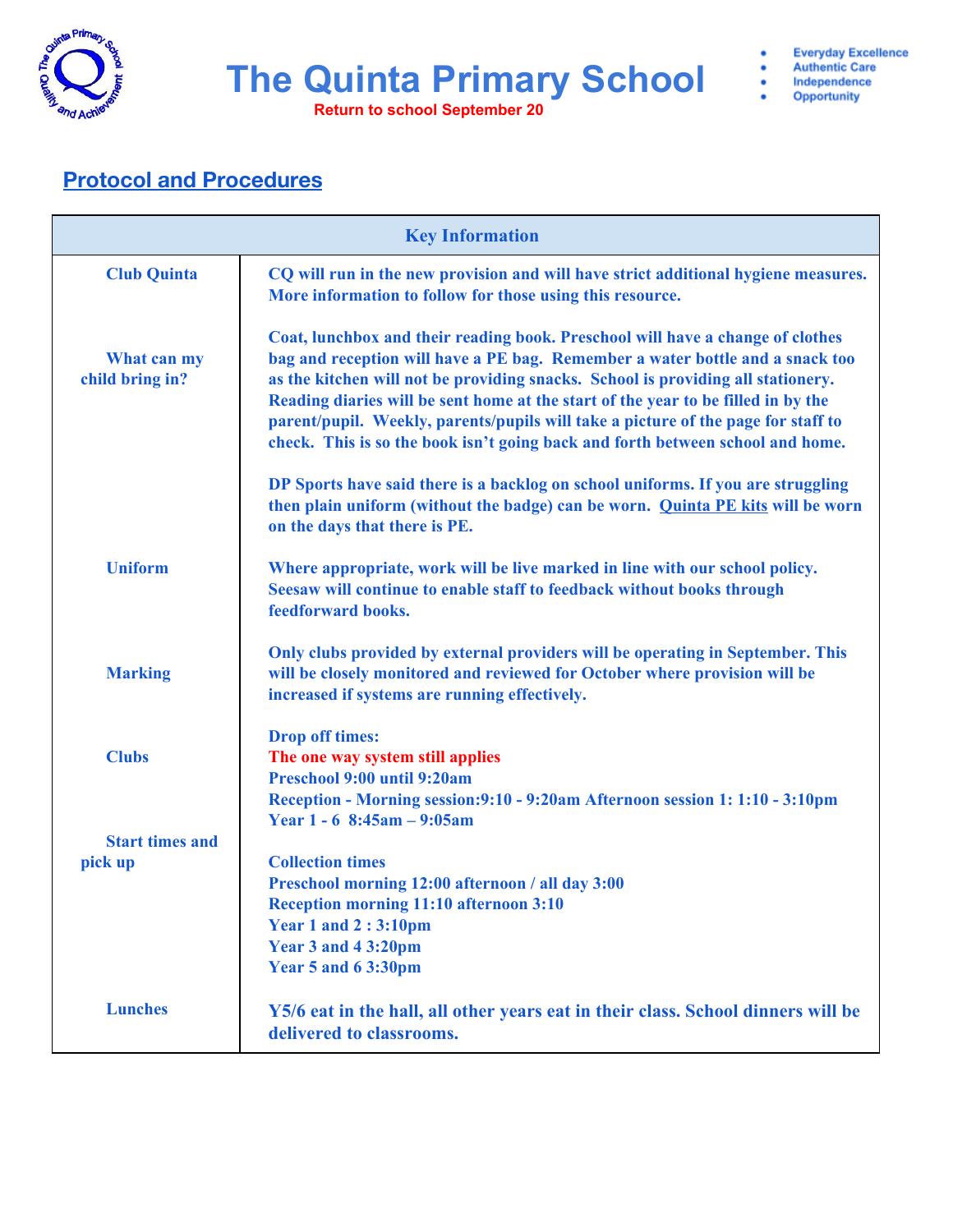

In line with the Department for Education's instruction, it is our plan that all pupils, in all year groups, will return to school full-time from the beginning of the autumn term - Wednesday 2<sup>nd</sup> September 2020 (1st Sept/Staff INSET).

Our planning is underpinned by the Department for Education's advice on effective infection protection and control which states the following:

"We are asking schools to prepare for all pupils to return full-time from the start of the autumn term, including those in school-based nurseries. Schools should not put in place rotas.

Schools must comply with health and safety law, which requires them to assess risks and put in place proportionate control measures. Schools should thoroughly review their health and safety risk assessments and draw up plans for the autumn term that address the risks identified using the system of controls set out below. These are an adapted form of the system of protective measures that will be familiar from the summer term. Essential measures include:

- 1. A requirement that people who are ill stay at home
- 2. Robust hand and respiratory hygiene
- 3. Enhanced cleaning arrangements
- 4. Active engagement with NHS Test and Trace
- 5. Formal consideration of how to reduce contacts and maximise distancing between those in school wherever possible and minimise potential for contamination so far as is reasonably practicable

How contacts are reduced will depend on the school's circumstances and will (as much as possible) include:

- Grouping children together
- Avoiding contact between groups
- Arranging classrooms with forward facing desks
- Staff maintaining distance from pupils and other staff as much as possible"

Many of the protocols and procedures that were implemented during the summer term will remain the same in the autumn term with the expectation that they will further embed so that children who did not attend in the summer term will themselves adopt the measures also.

All protocol and procedures are aligned to the Risk Assessment of Schools document (appendix 1) that has been produced using a LA-approved template following 'Guidance for full opening: schools' [\(https://www.gov.uk/government/publications/actions-for-schools-during-the-coronavirus-outbreak/guidan](https://www.gov.uk/government/publications/actions-for-schools-during-the-coronavirus-outbreak/guidance-for-full-opening-schools#introduction) [ce-for-full-opening-schools#introduction](https://www.gov.uk/government/publications/actions-for-schools-during-the-coronavirus-outbreak/guidance-for-full-opening-schools#introduction)). It is a legal requirement to review and update the previous risk assessment.

"The following plan outlines relevant details from the government's guidance with further detail about how The Quinta Primary School will adopt measures and ensure compliance to the statutory elements within. The aim of this plan is to minimise the risks, whilst acknowledging that we can't negate them entirely."

All elements of the system of controls are essential. All schools must cover them all, but the way different *schools implement some of the requirements will differ based on their individual circumstances…The system*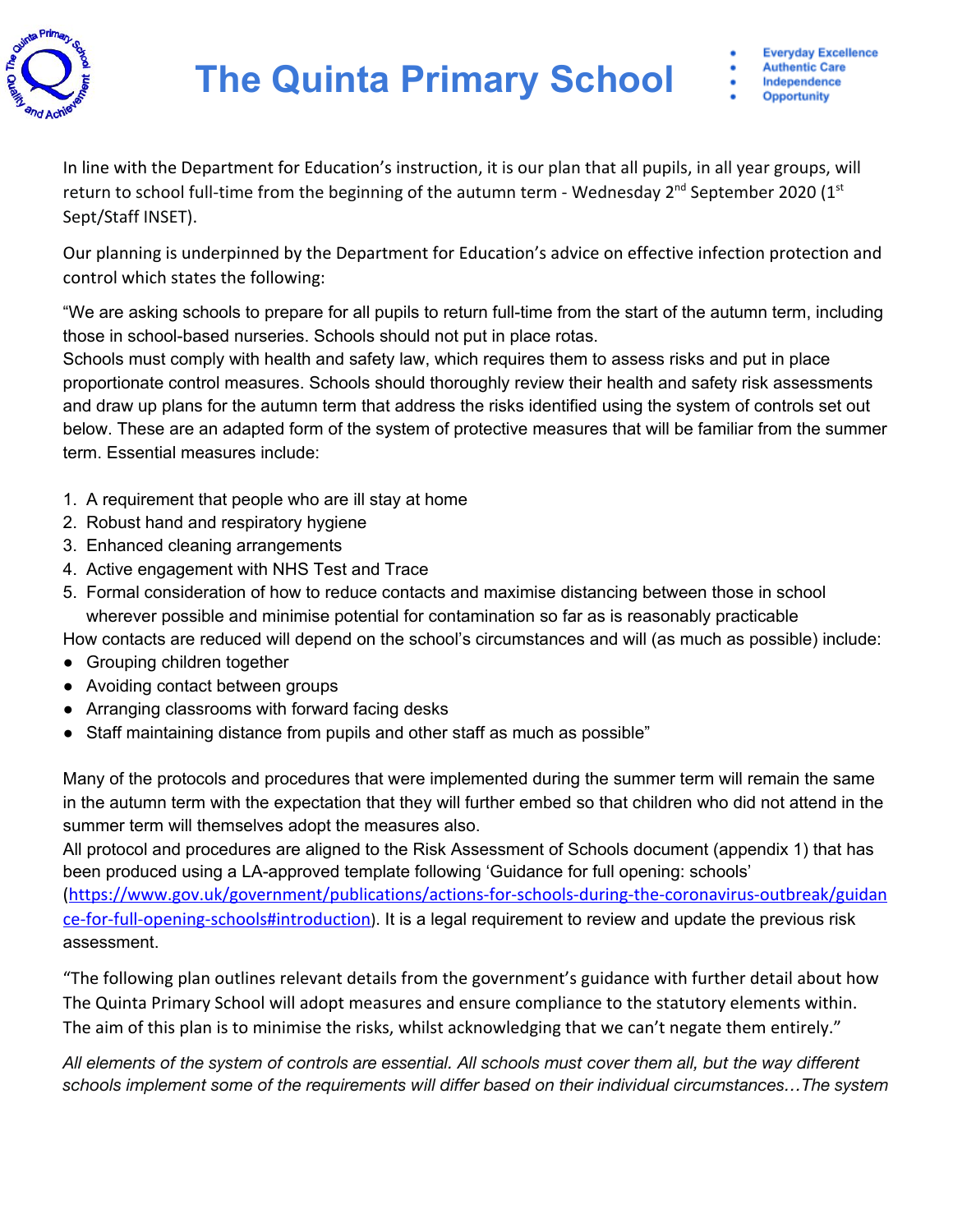

of controls provides a set of principles to help them do this and, if schools follow this advice, they will *effectively minimise risks.*

Within the government guidance, the systems of control that schools should adopt are clearly listed. This document will outline those systems of control and how The Quinta Primary School has made them appropriate to our specific context and circumstance.

### "System of controls

This is the set of actions schools must take. They are grouped into 'prevention' and 'response to any infection' and are outlined in more detail in the sections below.

### **Prevention:**

1) minimise contact with individuals who are unwell by ensuring that those who have coronavirus (COVID-19) symptoms, or who have someone in their household who does, do not attend school

- 2) clean hands thoroughly more often than usual
- 3) ensure good respiratory hygiene by promoting the 'catch it, bin it, kill it' approach

4) introduce enhanced cleaning, including cleaning frequently touched surfaces often, using standard products such as detergents and bleach

- 5) minimise contact between individuals and maintain social distancing wherever possible
- 6) where necessary, wear appropriate personal protective equipment (PPE)

Numbers 1 to 4 must be in place in all schools, all the time.

Number 5 must be properly considered and schools must put in place measures that suit their particular circumstances.

Number 6 applies in specific circumstances.

### **Response to any infection:**

7) engage with the NHS Test and Trace process

8) manage confirmed cases of coronavirus (COVID-19) amongst the school community

9) contain any outbreak by following local health protection team advice

Numbers 7 to 9 must be followed in every case where they are relevant."

Numbers 7-9 above may require school to share pupil/parent contact information with public health officials. This sharing of information is permissible under current law and is in line with data protection guidance covering schools.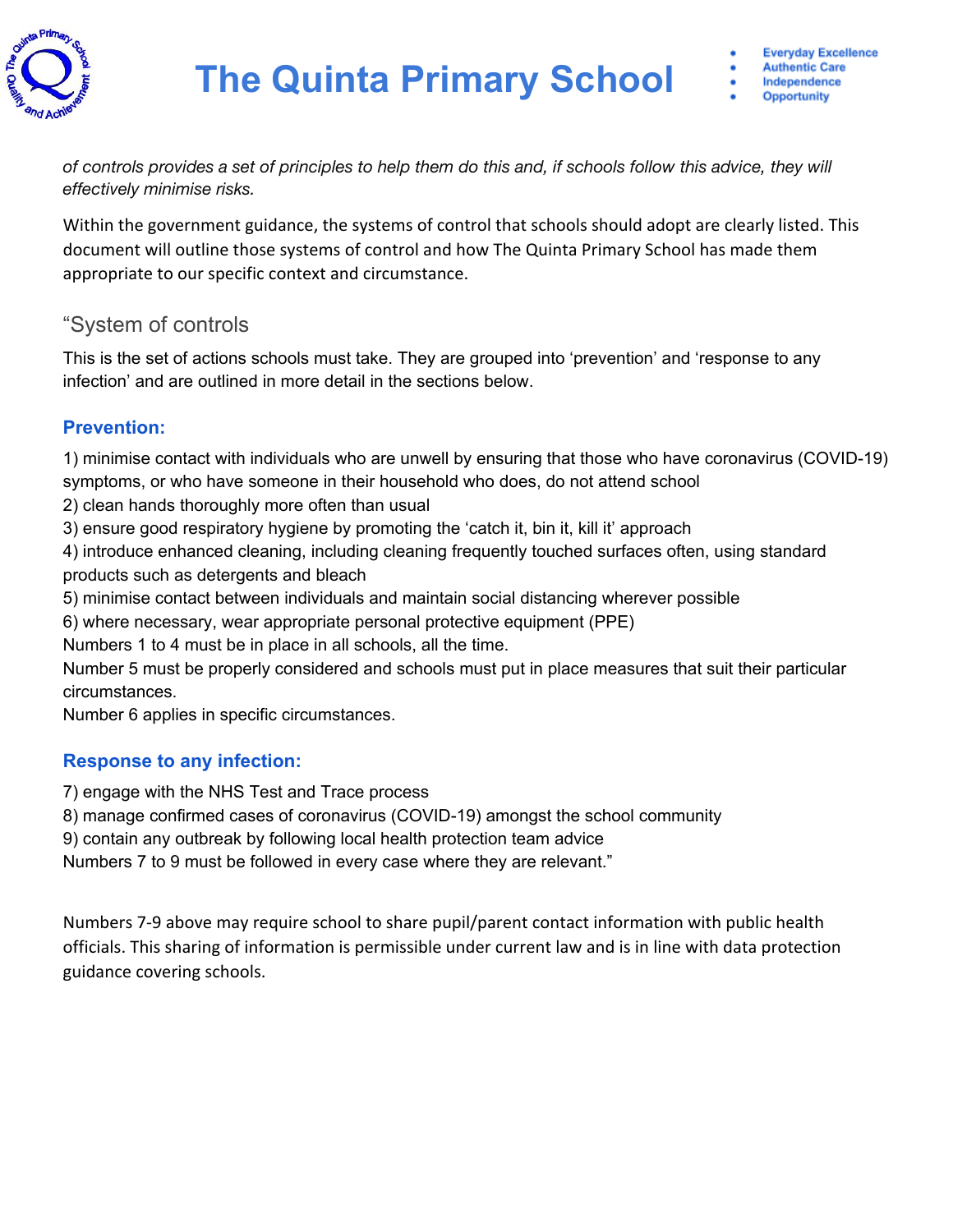

 $\ddot{\cdot}$ 

#### **Section 1: public health advice to minimise coronavirus (Covid-19) risks.**

| <b>Systems of control Action</b>                                                                                                                                                                                                                       |                                                                                                                                                                                                                                                                                                                                                                                                                                                                                                                                                                                                                                                                                                                                                                                                                                                                                                                                                                                                                                                                                                                                                                                                                                                                                                                                                                                                                                                                                                                                                                                                                                                                                                                                                                                                                                                 |
|--------------------------------------------------------------------------------------------------------------------------------------------------------------------------------------------------------------------------------------------------------|-------------------------------------------------------------------------------------------------------------------------------------------------------------------------------------------------------------------------------------------------------------------------------------------------------------------------------------------------------------------------------------------------------------------------------------------------------------------------------------------------------------------------------------------------------------------------------------------------------------------------------------------------------------------------------------------------------------------------------------------------------------------------------------------------------------------------------------------------------------------------------------------------------------------------------------------------------------------------------------------------------------------------------------------------------------------------------------------------------------------------------------------------------------------------------------------------------------------------------------------------------------------------------------------------------------------------------------------------------------------------------------------------------------------------------------------------------------------------------------------------------------------------------------------------------------------------------------------------------------------------------------------------------------------------------------------------------------------------------------------------------------------------------------------------------------------------------------------------|
| <b>Prevention</b><br><b>1.Minimise contact</b><br>with individuals<br>who are unwell by<br>ensuring that those<br>who have<br>coronavirus<br>(COVID-19)<br>symptoms, or who<br>have someone in<br>their household<br>who does, do not<br>attend school | If a member of staff, pupil, parent or any other adult shows symptoms of Coronavirus or they have<br>tested positive within the last 7 days, they are not to attend school. The symptoms have been<br>communicated with all members of the school community on multiple occasions.<br>If an adult becomes unwell, they are to remove themselves from the setting as soon as possible.<br>If a child in the setting becomes unwell, the existing guidelines will be followed i.e. the child will be<br>removed to a designated isolated space where they can be monitored and supported until they are<br>collected by their parents or carers. The room that the child utilised will be immediately cleaned with<br>MP9 solution (or bleach) and the children/adults will wash their hands thoroughly for 20 seconds.<br>In terms of PPE, a fluid-resistant surgical face mask should be worn by the supervising adult if a<br>distance of 2 metres cannot be maintained. If contact with the child or young person is necessary,<br>then disposable gloves, a disposable apron and a fluid-resistant surgical face mask should be worn by<br>the supervising adult. The member of staff supporting the symptomatic child does not need to go<br>home to self-isolate unless they develop symptoms themselves or if the symptomatic child<br>subsequently tests positive or they have been requested to do so by NHS Test and Trace.<br>There will also be a designated toilet assigned to children who fall ill. This toilet is located outside<br>class 6. Once the child is collected, both rooms (waiting and toilet if used) will be thoroughly cleaned<br>by a member of staff wearing both gloves and a mask.<br>The designated isolation spaces/toilets are as follows;<br>Preschool corridor (Preschool) end toilet nearest cloakroom. |
|                                                                                                                                                                                                                                                        | Quiet Room (Reception and Key Stage 1) Toilet near class 6<br>$\overline{\phantom{a}}$<br>Outside disabled toilet and disabled toilet (KS2)<br>$\overline{\phantom{a}}$                                                                                                                                                                                                                                                                                                                                                                                                                                                                                                                                                                                                                                                                                                                                                                                                                                                                                                                                                                                                                                                                                                                                                                                                                                                                                                                                                                                                                                                                                                                                                                                                                                                                         |
|                                                                                                                                                                                                                                                        | The child should then be tested for coronavirus. If the test is negative the child can return to the<br>setting assuming they are well enough. If the test is positive, the school will take guidance from NHS<br>Test and Trace and Public Health Cheshire.<br>All children and adults within that group may need to self-isolate for 14 days and not attend the<br>setting. This is why it is so important to only mix when there are no other alternatives - it is a<br>protective mechanism. This guidance also applies if an adult presents as unwell and is subsequently<br>tested as positive.                                                                                                                                                                                                                                                                                                                                                                                                                                                                                                                                                                                                                                                                                                                                                                                                                                                                                                                                                                                                                                                                                                                                                                                                                                           |
|                                                                                                                                                                                                                                                        | Whether or not the whole bubble will close is dependent on the conditions of the day, rather than<br>waiting for a test result.                                                                                                                                                                                                                                                                                                                                                                                                                                                                                                                                                                                                                                                                                                                                                                                                                                                                                                                                                                                                                                                                                                                                                                                                                                                                                                                                                                                                                                                                                                                                                                                                                                                                                                                 |
|                                                                                                                                                                                                                                                        | https://www.gov.uk/guidance/nhs-test-and-trace-how-it-works                                                                                                                                                                                                                                                                                                                                                                                                                                                                                                                                                                                                                                                                                                                                                                                                                                                                                                                                                                                                                                                                                                                                                                                                                                                                                                                                                                                                                                                                                                                                                                                                                                                                                                                                                                                     |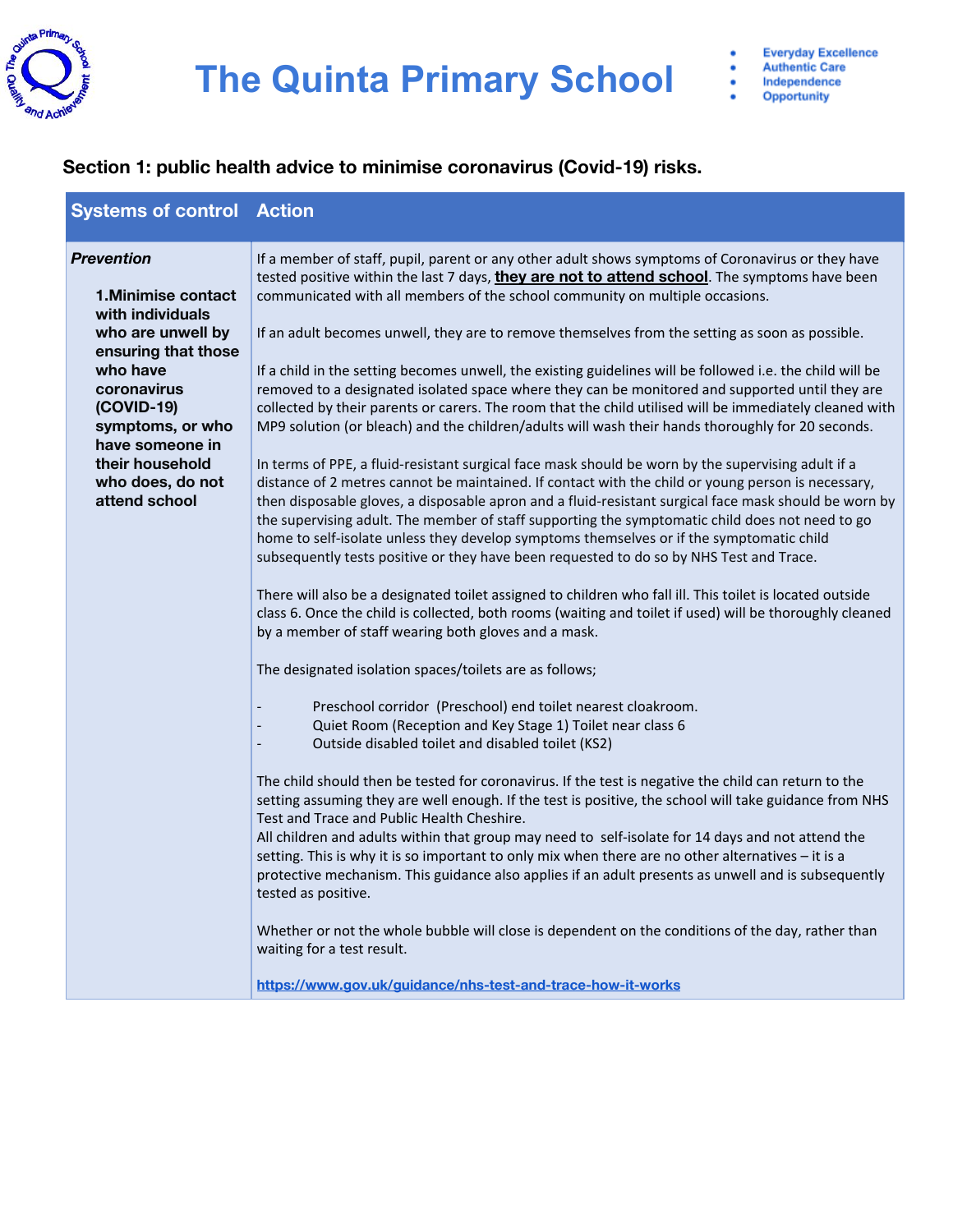

 $\vdots$ 

| <b>Prevention</b><br>2.<br><b>Clean hands</b><br>thoroughly more often<br>than usual.                                                                                                           | Adults and children are to wash their hands on the following occasions:<br>Entry to school<br>Before/after break times<br>$\overline{\phantom{0}}$<br>Before lunch<br>$\frac{1}{2}$<br>Before leaving school<br>$\blacksquare$<br>Anytime that they visit the toilet or cough/sneeze into their hands.<br>Hand sanitiser pumps are located in the entrance and in the hall.<br>Antibacterial wipes will be added to toilets for staff to use once they leave.<br>Where children are struggling to wash independently they may receive support assuming the adult<br>supporting is also washing their hands.<br>Hand hygiene protocols are to be re-visited at the start of the year when the children will receive<br>reminders about the expectations of practices and protocols in school. They will be established as<br>part of our culture and behaviour expectations.                                                                                                                                                                                                                                                                                                                                                        |
|-------------------------------------------------------------------------------------------------------------------------------------------------------------------------------------------------|------------------------------------------------------------------------------------------------------------------------------------------------------------------------------------------------------------------------------------------------------------------------------------------------------------------------------------------------------------------------------------------------------------------------------------------------------------------------------------------------------------------------------------------------------------------------------------------------------------------------------------------------------------------------------------------------------------------------------------------------------------------------------------------------------------------------------------------------------------------------------------------------------------------------------------------------------------------------------------------------------------------------------------------------------------------------------------------------------------------------------------------------------------------------------------------------------------------------------------|
| <b>Prevention</b><br>З.<br><b>Ensure good</b><br>respiratory hygiene by<br>promoting the 'catch it,<br>bin it, kill it' approach.                                                               | Children will be reminded of the posters around school that encourage them to catch it, bin it and kill<br>it. Children will be reminded that if tissues are regularly disposed of throughout the day, they should<br>be thrown into the lidded bins in each classroom using the foot-pedal to open the bin and their<br>hands must be cleaned afterwards.<br>Where pupils struggle to maintain as good respiratory hygiene as their peers (spitting etc) they will<br>need an individual risk assessment to ensure measures can be put in place to reduce the risks. This is<br>not a reason to deny these pupils face-to-face education.                                                                                                                                                                                                                                                                                                                                                                                                                                                                                                                                                                                         |
| <b>Prevention</b><br><b>Introduce</b><br>4.<br>enhanced cleaning,<br>including cleaning<br>frequently touched<br>surfaces often, using<br>standard products<br>such as detergents<br>and bleach | Toilets and high use contact points will be cleaned after break, lunch and at the end of the day.<br>At various intervals (as per the cleaning schedule), adults will disinfect and clean tables, door handles<br>and equipment. Each class will have their own allotted set of classroom cleaning equipment in a<br>caddy. It will be stored appropriately within the classrooms.<br>Children should be allowed to go to the toilet as they would do in a normal school day, however staff<br>need to be very aware of how many other children are also using the toilet and ensure that children<br>wash their hands afterwards. Toilets are to be cleaned as above. There are markers for pupils waiting<br>outside if the toilets are at capacity.<br>If we are required to clean an area after a positive case of coronavirus has been identified, we must<br>follow the guidelines<br>(https://www.gov.uk/government/publications/covid-19-decontamination-in-non-healthcare-setting<br>s/covid-19-decontamination-in-non-healthcare-settings). This includes ensuring that all tissues, PPE,<br>and cleaning materials are put in a separate disposal bag that is stored securely for 72 hours before<br>being disposed of. |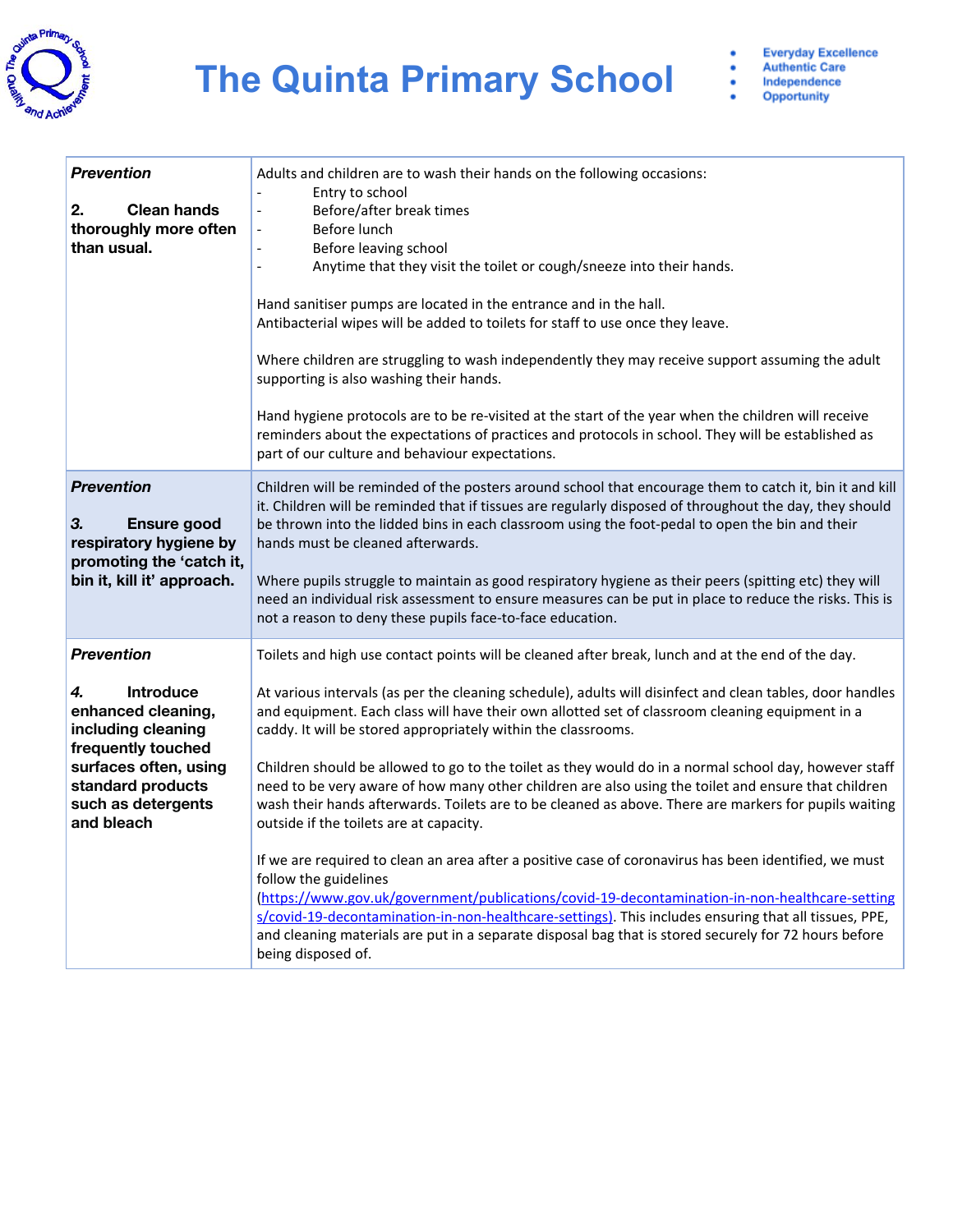

- **Everyday Excellence Authentic Care** Independence
- **Opportunity**

#### *Prevention*

*5.* **Minimise contact between individuals and maintain social distancing wherever possible.**

The purpose of 'bubbles' is to minimise contacts and mixing between people, reducing the transmission of coronavirus. The Quinta Primary will do everything it can to maintain this whilst still delivering a broad and balanced curriculum. Within bubbles, children and adults must also take measures to distance themselves where at all possible.

#### **Grouping the Children**

There has been recognition from the DfE that children cannot distance themselves from staff or from each other. Bubbles provide an additional protective measure and they make it quicker and easier to identify those who need to self-isolate as a result of a positive test result.

The DfE guidance reads as follows:

*"In this guidance for the autumn term, maintaining consistent groups remains important, but given the decrease in the prevalence of coronavirus (COVID-19) and the resumption of the full range of curriculum subjects, schools may need to change the emphasis on bubbles within their system of controls and increase the size of these groups."*

In order for school to offer a curriculum that is best-placed to support 'catch-up' our bubbles will need to be in phases i.e year groups working as 1/2, 3/4, 5/6. The reasons for this are as follows:

 $\triangleright$  All children will be able to be considered for catch-up interventions now that teaching support can work across phases. There would not be enough adults to support individual class bubbles.

 $\triangleright$  We can deploy staff internally to cover PPA/management time within a phase bubble model.

 $\triangleright$  Staggered entry/exit times and break/lunch times can be managed more effectively in phase bubbles rather than having 14 individual start/finish times. This measure would reduce that to 4 start/finish times.

Within the government guidance, it recognises that younger children will not be able to maintain social distancing, and it is acceptable for them not to distance within their group. This has implications for NHS Test and Trace should there be the need to contact parents of children as a result of a positive case. The guidance also advises that siblings may be in different groups and encourages schools to use measures as best they can as it will still reduce the network of possible direct transmission.

All teachers and other staff can operate across different classes and year groups in order to facilitate the delivery of the curriculum.

#### **Measures within the classroom**

Adults are to encourage children to maintain a distance between one another whilst inside and reduce the amount of time that they are in face-to-face contact with one another. Where circumstances allow, adults are to try to distance from children and one another.

Children with additional needs should receive as much support as normal but adults are to be extra vigilant and mindful of their face-to-face time with the children and reduce this where possible. Classrooms need to be adapted to support distancing where possible. For classes where the majority of work is done at tables, they will be set out forward facing. This will be Y1-6.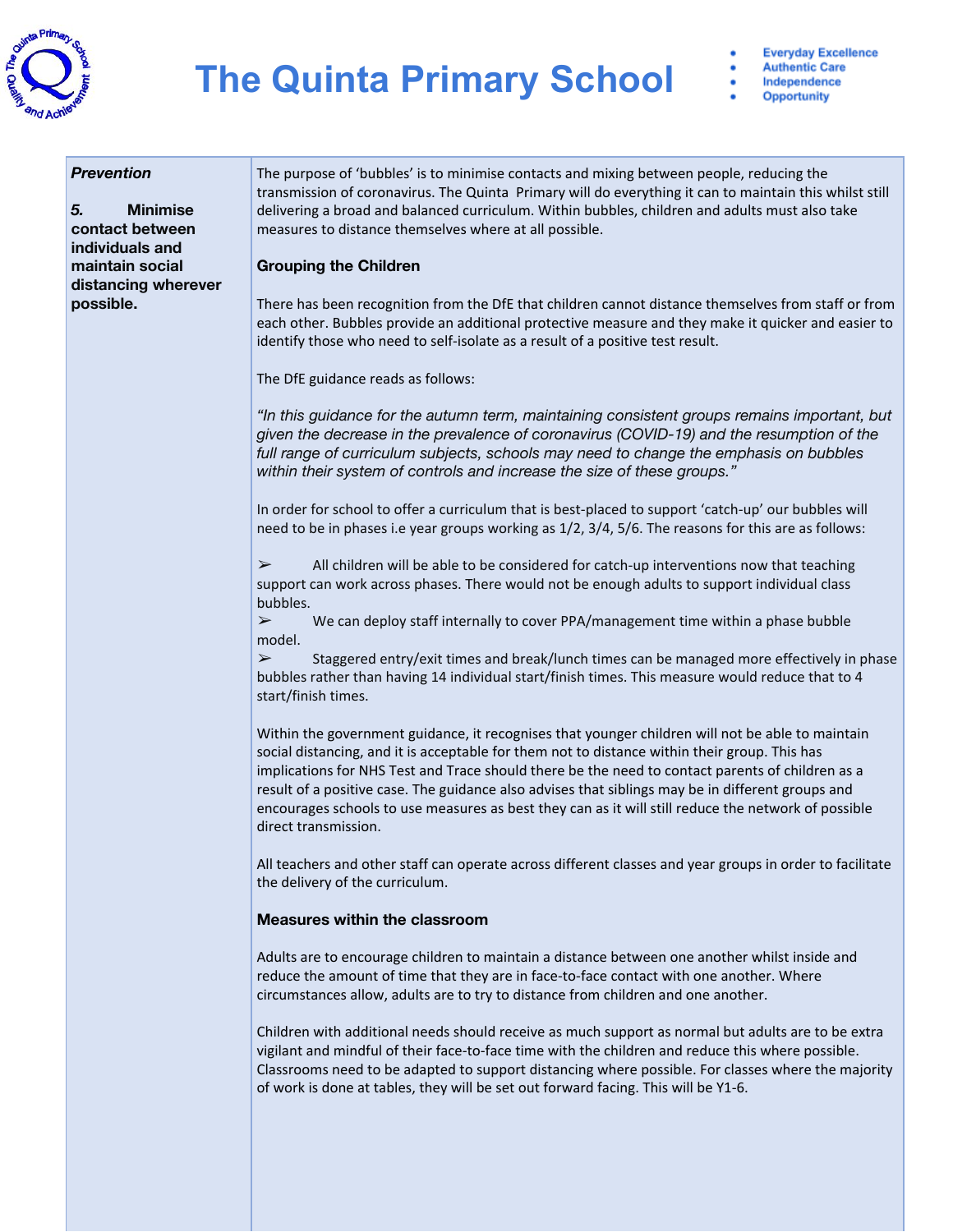

#### **Measures elsewhere**

There will be no whole-school events where children and adults are required to congregate. Assemblies will not take place in the autumn term.

Use of the staff room should be minimal. The staff room will remain open to adults, however strict social distancing must be in place and where possible.It is important for your own wellbeing that you see colleagues and I encourage this, but please do not contravene social distancing measures otherwise multiple groups could be at risk of infection should anyone present with symptoms. Zones on the field will be marked out so that bubbles don't cross.

#### **Measures for arriving at and leaving school (inc break/lunch times)**

Drop off times:

Preschool 9:00 until 9:20am Reception - Morning session:9:10 - 9:20am Afternoon session 1: 1:10 - 3:10pm Year 1 - 6 8:45am – 9:05am

Collection times Preschool morning 12:00 afternoon / all day 3:00 Reception morning 11:10 afternoon 3:10 Year 1 and 2 : 3:10pm Year 3 and 4 3:20pm Year 5 and 6 3:30pm

Children with siblings will be collected **at the later time** and will be looked after by the class teacher until this point. e.g. Billy Y1, April Y3 and Ryan Y6 will all be collected at 3:30pm from their respective classes.

Staggering entrance/collection will ensure that the adults and children on site can distance appropriately and it will reduce the risk of children coming in to contact with children from other bubbles. This will be difficult for some families of multiple children.

Parents are to be encouraged to walk to school where possible and only one parent will be permitted on the school grounds. If children cycle or scooter to school, then they are to use the storage area to lock their bike/scooter securely.

Parents must arrive on time for entry to school, they must not arrive early or late. Parents will be asked to drop off and leave, rather than remain on school grounds.

Similar to last year, teachers will be available to speak to via a phone call appointment through the school office. Teachers must commit their time to ensuring that all children safely leave their care. Parents can contact teachers through if they have queries about the day or they can call to make a phone appointment.

The school office is not to be accessed by parents unless through prior arrangement via a call or email. The office will not be open for parents to drop-in to. The DfE guidance states that coming into the site without an appointment is not allowed. However, parents can obviously still call and receive support over the phone or via email.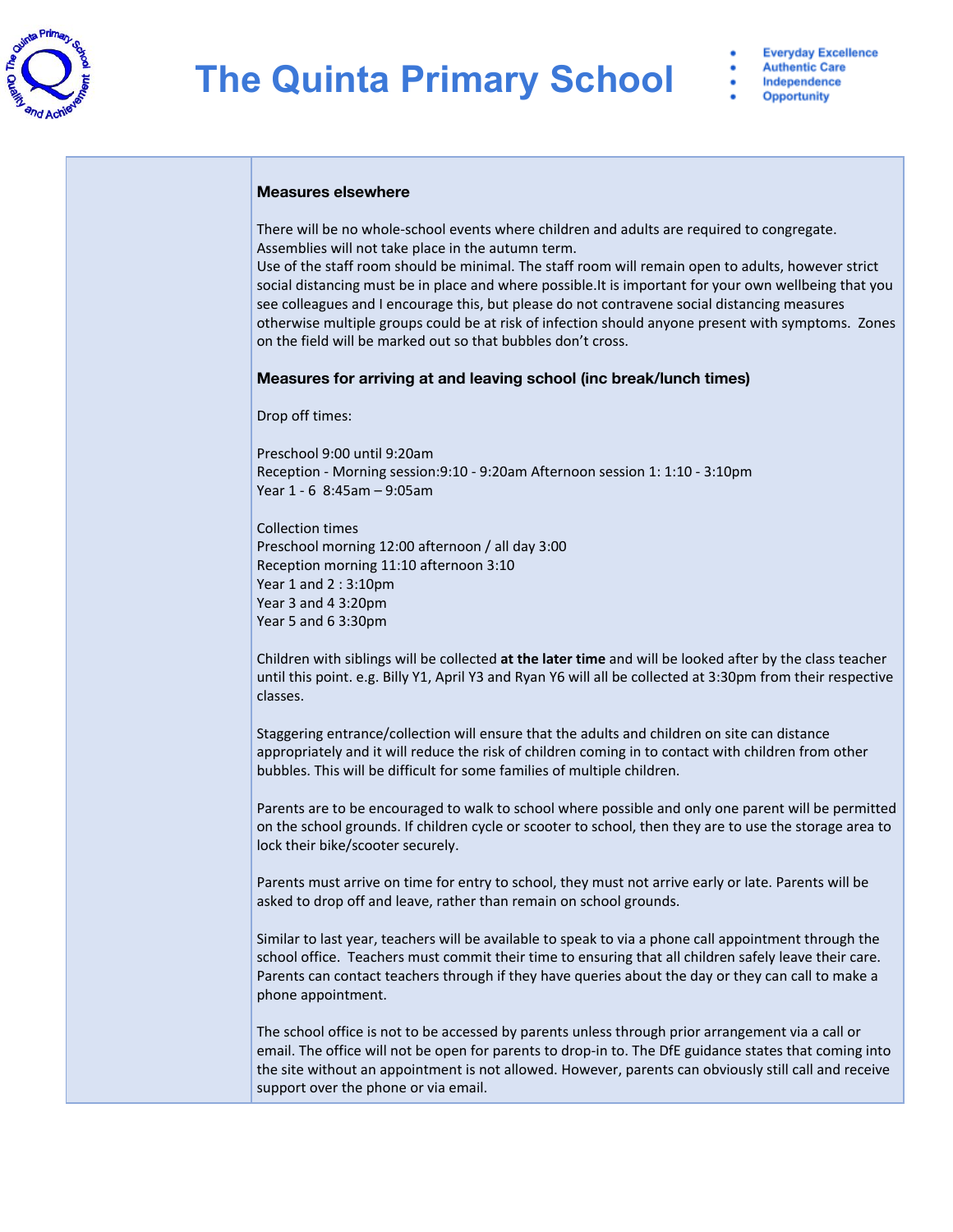

Opportunity

|                                                                                          | Any homemade non-disposable face coverings that staff or children, young people or other learners<br>are wearing when they arrive at their setting must be removed by the wearer and placed into a<br>plastic bag that the wearer has brought with them in order to take it home. Disposable<br>face-coverings must be placed in a lidded bin. The wearer must then clean their hands.<br><b>Other considerations</b> |
|------------------------------------------------------------------------------------------|-----------------------------------------------------------------------------------------------------------------------------------------------------------------------------------------------------------------------------------------------------------------------------------------------------------------------------------------------------------------------------------------------------------------------|
|                                                                                          | Supply teachers, peripatetic teachers and/or other temporary staff can move between<br>schools. Likewise specialists, therapists, clinicians and other support staff for pupils with SEND should<br>provide interventions as usual. However, they must be made aware of school procedures and they<br>must adhere to them.                                                                                            |
|                                                                                          | Where contractors can attend outside of school hours they should. If that is not possible, they should<br>follow all procedures as determined by school.                                                                                                                                                                                                                                                              |
|                                                                                          | A record of all visitors must be kept to support NHS Test and Trace.                                                                                                                                                                                                                                                                                                                                                  |
|                                                                                          | In terms or classroom resources, for regularly used stationery : Preschool, Reception and Y1 will have<br>shared stationery, wiped down daily. Y2 will have stationery 1 between 2 wiped down daily. Y3-6 will<br>have individual stationery not to be shared. . Other classroom resources like books and games can be<br>used within the bubble but should be cleaned where possible after use.                      |
|                                                                                          | Shared resources, like art/science equipment should be meticulously cleaned between use or rotated<br>to allow 72 hours between use to ensure they are safe.                                                                                                                                                                                                                                                          |
|                                                                                          | Games that encourage distancing and little touch need to be made available to the children.                                                                                                                                                                                                                                                                                                                           |
|                                                                                          | PE equipment will only be used within each bubble and not be shared.                                                                                                                                                                                                                                                                                                                                                  |
|                                                                                          | Pupils should not bring anything additional from home. There can be no 'show and tell'. However,<br>children can now take books home and return them as normal. Books are to be returned as normal<br>but taken out of circulation for 72 hours before being returned to the library.                                                                                                                                 |
|                                                                                          | Teachers can now take books home (and return them freely) to assess or use to support planning etc.<br>This is also true of library books.                                                                                                                                                                                                                                                                            |
| <b>Prevention</b>                                                                        | PPE should only be used for two reasons; where an individual is presenting with coronavirus<br>symptoms and/or when a child is receiving intimate care (toileting/relevant first aid support).                                                                                                                                                                                                                        |
| 6.<br>Where<br>necessary, wear<br>appropriate personal<br>protective equipment<br>(PPE). | The PPE available in school for dealing with cleaning of potentially infected zones and supporting ill<br>children or adults is as follows:                                                                                                                                                                                                                                                                           |
|                                                                                          | Face masks<br>$\overline{\phantom{a}}$<br>Aprons                                                                                                                                                                                                                                                                                                                                                                      |
|                                                                                          | Gloves of various sizes                                                                                                                                                                                                                                                                                                                                                                                               |
|                                                                                          | Face shields (limited quantities)                                                                                                                                                                                                                                                                                                                                                                                     |
|                                                                                          | Children need to know that some adults might be wearing PPE and that it is 'ok'.                                                                                                                                                                                                                                                                                                                                      |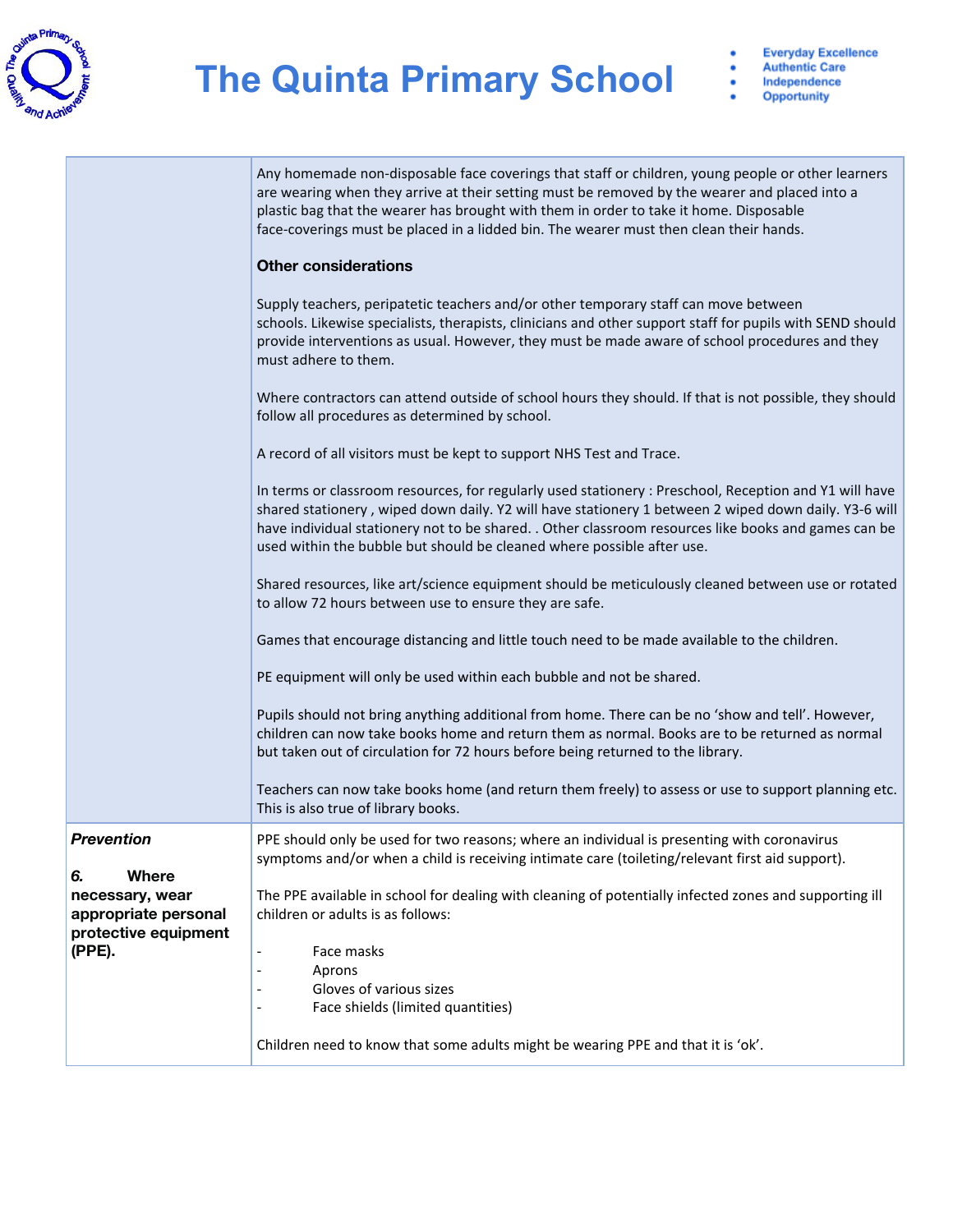

| <b>Response to any</b><br><i>infection</i>             | Parents and staff will be informed that they are expected to engage in the NHS Test and Trace<br>process if required to do so.                                                                                                                                                                                                                                                                                                                                                                                      |
|--------------------------------------------------------|---------------------------------------------------------------------------------------------------------------------------------------------------------------------------------------------------------------------------------------------------------------------------------------------------------------------------------------------------------------------------------------------------------------------------------------------------------------------------------------------------------------------|
| <b>Engage with</b><br>7.<br><b>NHS Test and Trace.</b> | They will be required to book a test and provide details of anyone that they have been in close<br>contact with. They will then be obliged to follow the 'stay at home' regulations.                                                                                                                                                                                                                                                                                                                                |
|                                                        | Anyone who displays symptoms of coronavirus can and should get a test following the flowchart<br>response.                                                                                                                                                                                                                                                                                                                                                                                                          |
|                                                        | If the test result is negative, the child can return to school assuming they would do so under normal<br>circumstances.                                                                                                                                                                                                                                                                                                                                                                                             |
|                                                        | If the test result is positive, the child and family need to follow the 'stay at home' guidelines.                                                                                                                                                                                                                                                                                                                                                                                                                  |
| <b>Response to any</b><br><i>infection</i>             | School must provide the details of those children/adults that have been in direct close contact with<br>the child/adult (face-to-face contact for any length of time); proximity contacts (extended close<br>contact - within 1m-2m for more than 15 minutes); travelling in a small vehicle with the infected                                                                                                                                                                                                      |
| 8.<br><b>Manage</b><br>confirmed cases of              | person.                                                                                                                                                                                                                                                                                                                                                                                                                                                                                                             |
| coronavirus (Covid-19)                                 | The admin team will prepare a report that shows the contact details of each member of the phase                                                                                                                                                                                                                                                                                                                                                                                                                     |
| amongst the school                                     | bubbles to support the contact tracers.                                                                                                                                                                                                                                                                                                                                                                                                                                                                             |
| community.                                             | School will inform parents of the infection, according to the flowchart, but we will not reveal the<br>name of the infected child/adult.                                                                                                                                                                                                                                                                                                                                                                            |
|                                                        | Those contacted or sent home must self-isolate for 14 days but those living in the household do not<br>have to unless the child shows symptoms. At that point the household will need to go into full<br>isolation following stay at home guidance and have the test. If the symptomatic child's test is<br>negative, they must continue to isolate for the remainder of the 14 days. If the result is positive, they<br>must inform school immediately and isolate for at least 7 days from the onset of symptoms. |
|                                                        | The Quinta Primary will not (as per the DfE instruction) be able to ask for evidence of negative test<br>results or other medical evidence before admitting children back after a period of self-isolation.                                                                                                                                                                                                                                                                                                         |
| <b>Response to any</b><br><i>infection</i>             | Keep in contact with our health protection team.                                                                                                                                                                                                                                                                                                                                                                                                                                                                    |
|                                                        | If school has 2 or more confirmed cases within a 14 day period, this could be considered an outbreak                                                                                                                                                                                                                                                                                                                                                                                                                |
| 9.<br><b>Contain any</b><br>outbreak by following      | and greater measures would need to be put in place. The health protection team would advise<br>throughout.                                                                                                                                                                                                                                                                                                                                                                                                          |
| local health protection                                |                                                                                                                                                                                                                                                                                                                                                                                                                                                                                                                     |
| team advice.                                           | This could result in a phase bubble lockdown, a school closure or/and a mobile testing station being<br>established in school.                                                                                                                                                                                                                                                                                                                                                                                      |
|                                                        | Testing will focus on the affected classes, then their year groups and then the remainder of school if<br>required.                                                                                                                                                                                                                                                                                                                                                                                                 |
|                                                        |                                                                                                                                                                                                                                                                                                                                                                                                                                                                                                                     |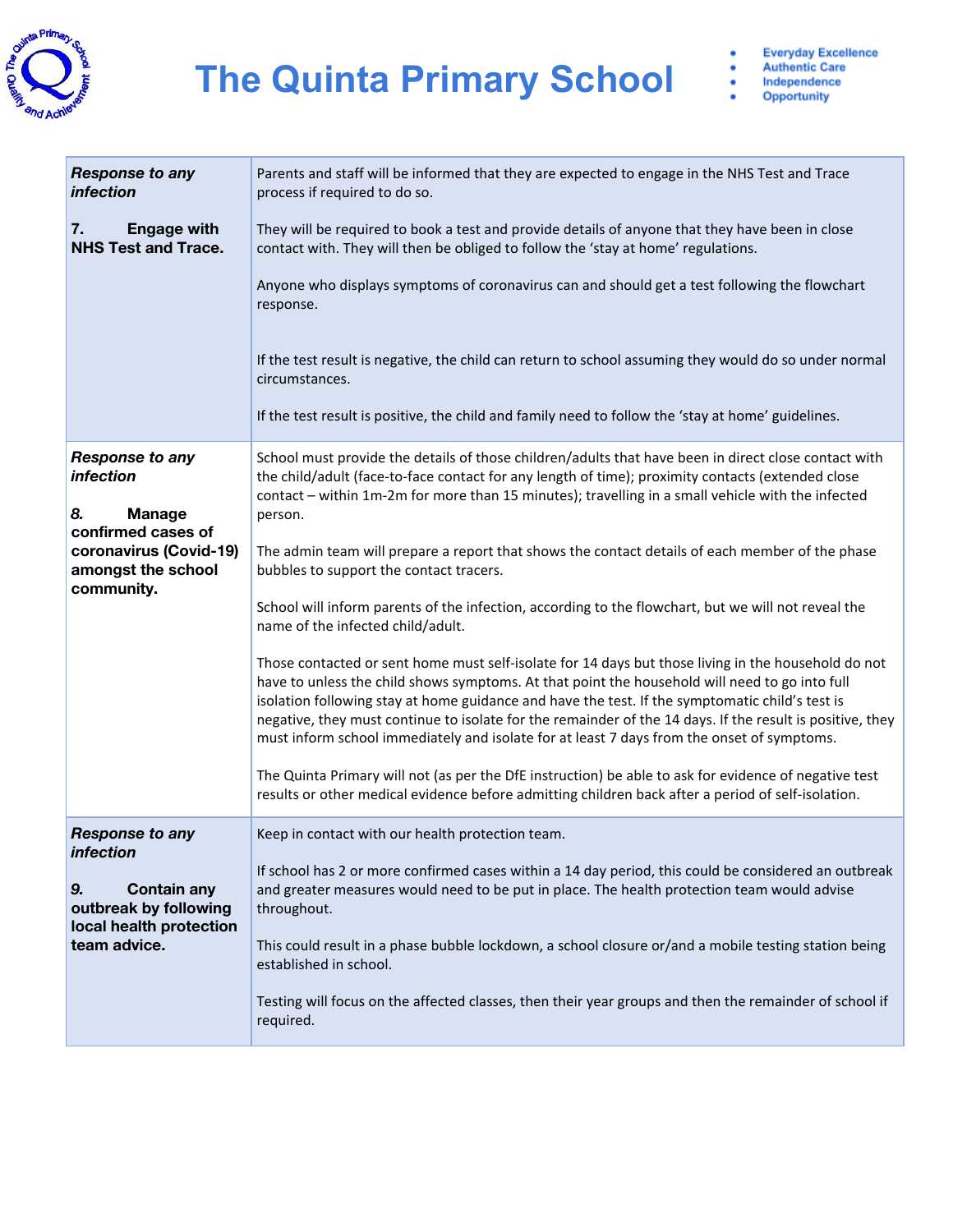

#### **Section 2: School operations**

| Aspect of school                                                                                                                                                                                                                                                                                                                                                                                                                                                                                                           | Action                                                                                                                                                                                                                                                                                                                                                                                                                                                                                                                                                                                                                                                                                                                                                                                                                                                                                                                                                                                                                                                                                                                    |
|----------------------------------------------------------------------------------------------------------------------------------------------------------------------------------------------------------------------------------------------------------------------------------------------------------------------------------------------------------------------------------------------------------------------------------------------------------------------------------------------------------------------------|---------------------------------------------------------------------------------------------------------------------------------------------------------------------------------------------------------------------------------------------------------------------------------------------------------------------------------------------------------------------------------------------------------------------------------------------------------------------------------------------------------------------------------------------------------------------------------------------------------------------------------------------------------------------------------------------------------------------------------------------------------------------------------------------------------------------------------------------------------------------------------------------------------------------------------------------------------------------------------------------------------------------------------------------------------------------------------------------------------------------------|
| Transport<br>There is a distinction<br>between dedicated school<br>transport and wider public<br>transport:<br>by dedicated school<br>transport, we mean<br>services that are used<br>only to carry pupils to<br>school. This includes<br>statutory home to<br>school transport, but<br>may also include some<br>existing or new<br>commercial travel<br>routes, where they carry<br>school pupils only<br>by public transport<br>$\bullet$<br>services, we mean<br>routes which are also<br>used by the general<br>public | Dedicated school transport<br>Pupils on dedicated school services do not mix with the general public on those journeys and tend<br>to be consistent. This means that the advice for passengers on public transport to adopt a social<br>distance of two metres from people outside their household or support bubble, or a 'one metre<br>plus' approach where this is not possible, will not apply from the autumn term on dedicated<br>transport. Therefore, school trips using coaches can still occur as long as the children travel in their<br>consistent bubbles.<br>If children are travelling via coach to a trip, for example, they are expected to adhere to the<br>systems of control still i.e. good hand hygiene and distancing where possible.<br>School will only use travel companies who can share a policy that outlines their commitment to<br>thoroughly cleaning coaches between use.<br>Wider public transport<br>Children should not attend trips or visits if they are required to use public transport to get there.<br>This seems like an unnecessary risk for The Quinta Primary to instigate. |
| <b>Attendance</b><br>Now the circumstances<br>have changed and it is<br>vital for all children to<br>return to school to<br>minimise as far as<br>possible the longer-term<br>impact of the pandemic<br>on children's education,<br>wellbeing and wider<br>development.<br>School attendance will<br>therefore be mandatory<br>again from the beginning of<br>the autumn term.                                                                                                                                             | <b>Attendance expectations</b><br>School will communicate the necessity of attending school to parents and where required, we will<br>offer additional pastoral support.<br>School will re-establish attendance routines as before i.e. we will continue to record and monitor<br>attendance as we did pre-covid and any absence will be followed up.<br>Where appropriate, we will engage with the local authority to pursue sanctions for families with<br>non-attending pupils (in line with the local authority's code of conduct).<br>Pupils who are shielding or self-isolating<br>If rates of infection in the local area rise, then some parents who have children who were once<br>shielding due to medical advice may wish to isolate their children again. The Quinta Primary will<br>support those parents through dialogue with the school nurse team so that appropriate advice can<br>be offered and leeway afforded.<br>Where children can't attend school as parents are following clinical and/or public health advice,<br>absence will not be penalised.                                               |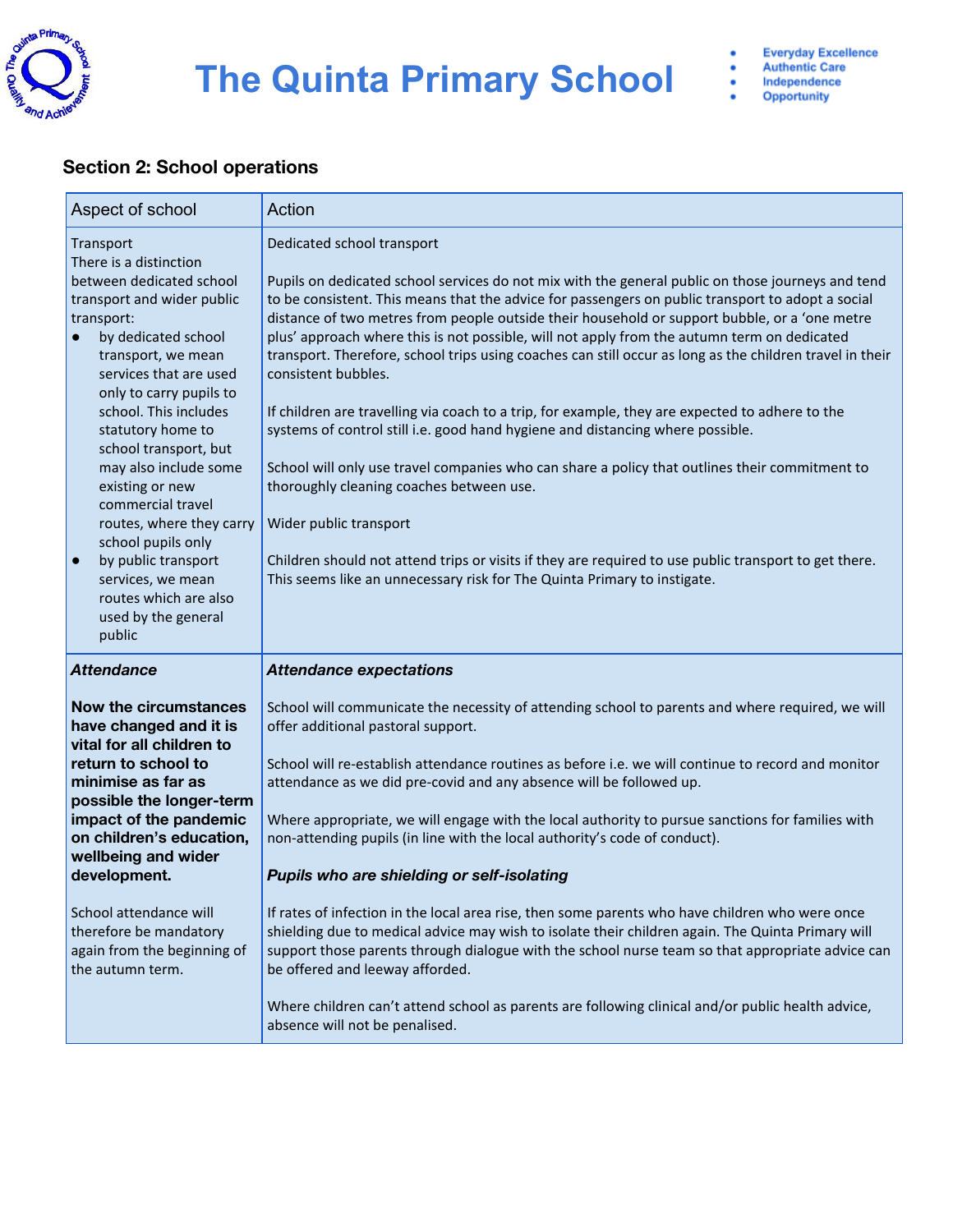

| <b>School Workforce</b> | Staff who are clinically vulnerable or extremely clinically vulnerable                                                                                                                                                                                                                                                                                                           |
|-------------------------|----------------------------------------------------------------------------------------------------------------------------------------------------------------------------------------------------------------------------------------------------------------------------------------------------------------------------------------------------------------------------------|
|                         | The Quinta Primary School has planned to follow the full measures within the guidance, therefore<br>most staff will return to the workplace as normal.                                                                                                                                                                                                                           |
|                         | Those members of staff that received a letter to say that they were extremely vulnerable and<br>advising them to shield can also return as normal given that shielding comes to a close on 1 <sup>st</sup><br>August. However, those adults will be encouraged to maintain social distancing measures as much<br>as possible when in attendance.                                 |
|                         | People who live with those who are clinically extremely vulnerable or clinically vulnerable can<br>attend school as normal also.                                                                                                                                                                                                                                                 |
|                         | Deploying support staff and accommodating visiting specialists                                                                                                                                                                                                                                                                                                                   |
|                         | As per government guidance, teaching assistants may be deployed to lead groups or cover lessons<br>under the direction and supervision of a qualified, or nominated, teacher. This will become an<br>important measure to reduce the necessity of bringing in agency staff and compromising the<br>integrity of bubbles, should there be a need to arrange cover for any reason. |
|                         | Supply teachers and other temporary or peripatetic teachers                                                                                                                                                                                                                                                                                                                      |
|                         | Supply teachers will not be used to cover classes.                                                                                                                                                                                                                                                                                                                               |
|                         | The school will expect all external providers to make available their risk assessment and comply<br>with the children assuming that they are able to follow stringent distancing also. These will need to<br>be consistent people, not changing week-to-week.                                                                                                                    |
|                         | <b>Staff taking leave</b>                                                                                                                                                                                                                                                                                                                                                        |
|                         | The government has set a requirement that people returning from some countries will be required<br>to quarantine for 14 days.                                                                                                                                                                                                                                                    |
|                         | Where staff are required to quarantine after returning from holidays, they need to understand that<br>any period of absence is not authorised given that they are knowingly becoming absent from work.<br>No home-working role is available to those adults therefore staff would be determined as being<br>absent without leave.                                                |
| <b>Safeguarding</b>     | All existing pre-covid safeguarding measures will return as normal.                                                                                                                                                                                                                                                                                                              |
| <b>Catering</b>         | The school has, in the past few weeks, successfully been awarded a bid for a new school kitchen to<br>deal with the increase in pupil numbers. This means that we are unable to offer hot options. Our<br>offer will be a range of sandwiches until October half term. These will be delivered to the<br>classrooms for the children.                                            |
|                         | Y5 and 6 will eat in the hall but all other classes will eat in their classrooms.                                                                                                                                                                                                                                                                                                |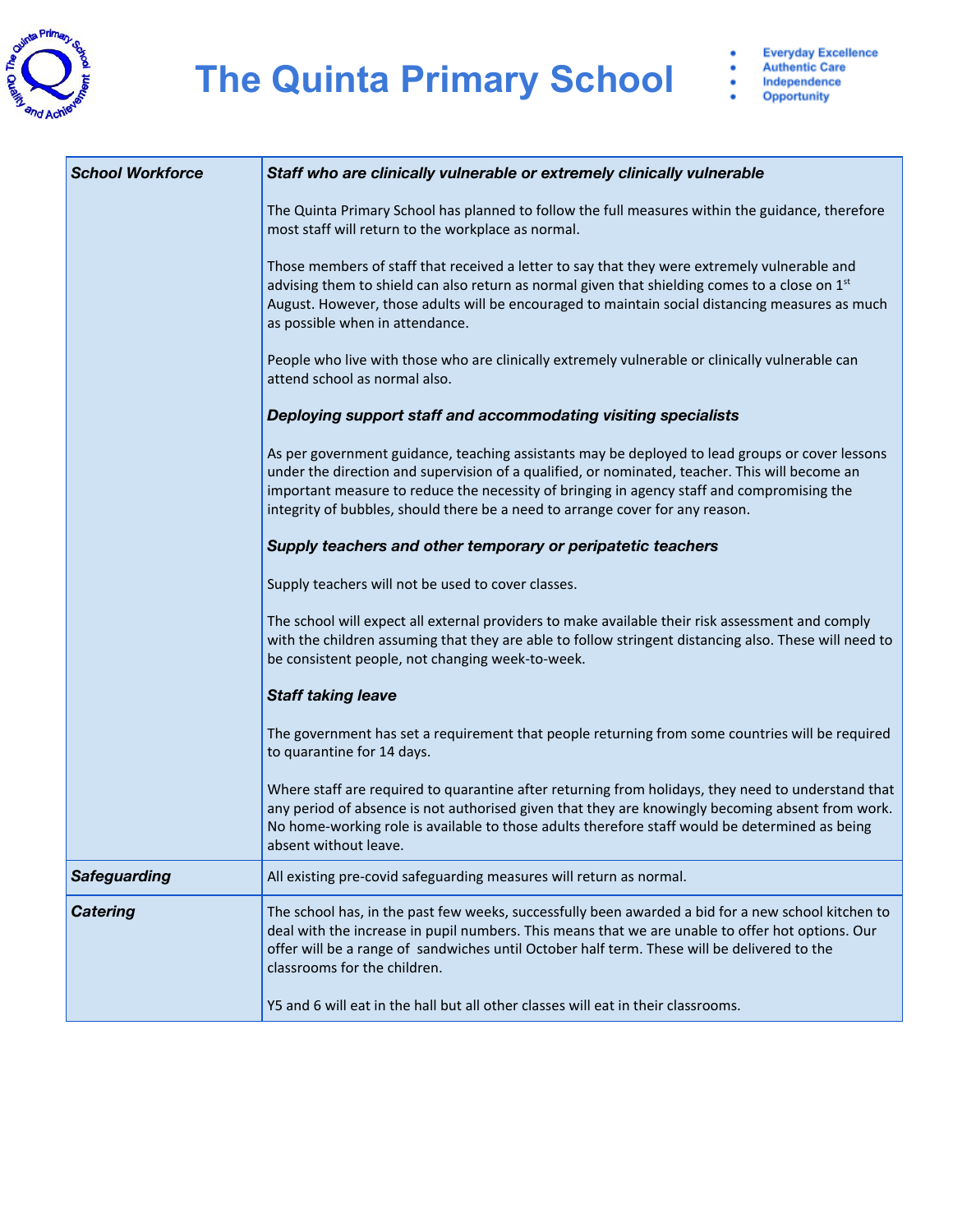

#### **The Quinta Primary School**  $\frac{1}{2}$

**Everyday Excellence Authentic Care** Independence

Opportunity

| <b>Lunch and break times</b> | Midday supervisors will continue to support the supervision of lunchtimes but they will be<br>allocated to phase bubbles that cannot mix. Phase 5/6 bubble will be allowed to use the school hall<br>given that they are more likely to be able to distance whilst in that space. The space will need to be<br>cleaned both before and after use.<br>A rota will be drawn up to ensure that only members of staff within appropriate bubbles supervise<br>their bubbles at break times. The playground will be split into zones and allocated to bubbles to<br>avoid any cross-contamination.<br>Timings of lunchtimes will be staggered, as will break times:<br><b>Break times</b><br>EYFS: 9:45am - 10.00am<br>$\blacktriangleright$<br>Y1/2: 10:00am - 10:15am<br>$\blacktriangleright$<br>Y3/4: 10.15am - 10.30am<br>$\blacktriangleright$<br>Y5/6: 10.30am - 10.45am<br>$\blacktriangleright$<br>Lunch times<br>$\blacktriangleright$<br>All years 12:00 - 1:10pm<br>Eat first Preschool, Reception Y1/2, Y5<br>➤<br>Outside first Y3/4, Y6<br>$\blacktriangleright$<br>Groups change at 12:40pm<br>$\blacktriangleright$<br>For MDAs, a huge range of games can be found here:<br>https://en-gb.padlet.com/gazneedle/mry7d3wlpw313515 |
|------------------------------|----------------------------------------------------------------------------------------------------------------------------------------------------------------------------------------------------------------------------------------------------------------------------------------------------------------------------------------------------------------------------------------------------------------------------------------------------------------------------------------------------------------------------------------------------------------------------------------------------------------------------------------------------------------------------------------------------------------------------------------------------------------------------------------------------------------------------------------------------------------------------------------------------------------------------------------------------------------------------------------------------------------------------------------------------------------------------------------------------------------------------------------------------------------------------------------------------------------------------------------------|
| <b>Estates</b>               | Site Maintenance Office will conduct the normal pre-term building checks as per the existing                                                                                                                                                                                                                                                                                                                                                                                                                                                                                                                                                                                                                                                                                                                                                                                                                                                                                                                                                                                                                                                                                                                                                 |
|                              | schedule of work.<br>Teachers need to ensure that classrooms have good ventilation (open windows and doors).                                                                                                                                                                                                                                                                                                                                                                                                                                                                                                                                                                                                                                                                                                                                                                                                                                                                                                                                                                                                                                                                                                                                 |
| <b>Educational Visits</b>    | School trips are permitted to resume however the risk of compromising the integrity of bubbles by<br>mixing with other schools attending venues or using coaches that have also been used by other<br>schools, does not seem conducive with guidance.                                                                                                                                                                                                                                                                                                                                                                                                                                                                                                                                                                                                                                                                                                                                                                                                                                                                                                                                                                                        |
| <b>Wraparound care</b>       | Wraparound care is permitted to commence. Children attending wrap around care will remain in a<br>consistent bubble observing very good hygiene.                                                                                                                                                                                                                                                                                                                                                                                                                                                                                                                                                                                                                                                                                                                                                                                                                                                                                                                                                                                                                                                                                             |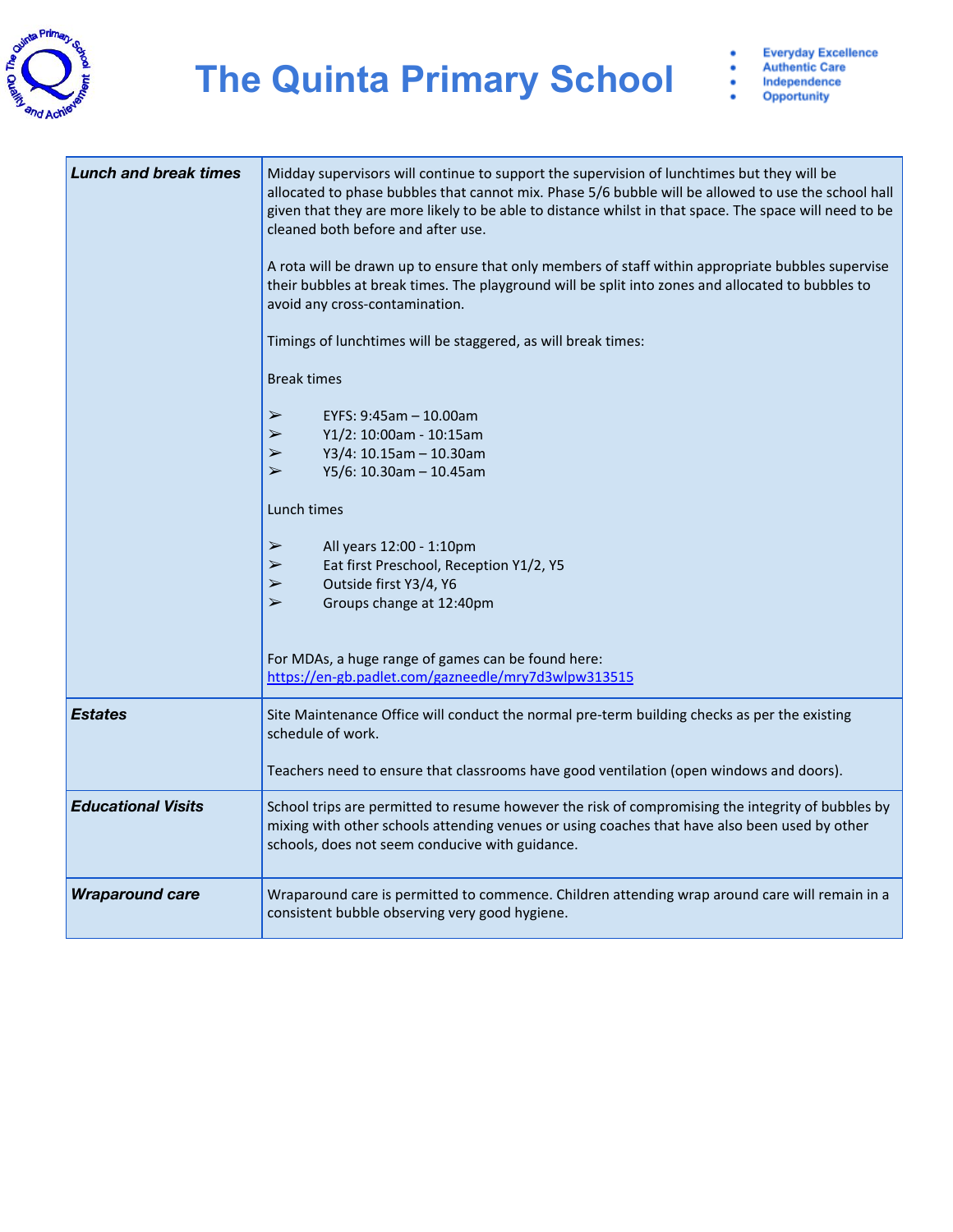

#### **Section 3: Curriculum, behaviour and pastoral support**

| <b>Aspect of school</b>                                                                                                                                                                                                                                                                                                                                   | <b>Action</b>                                                                                                                                                                                                                                                                                                                                                                                                                                                                                                                                                                                                      |
|-----------------------------------------------------------------------------------------------------------------------------------------------------------------------------------------------------------------------------------------------------------------------------------------------------------------------------------------------------------|--------------------------------------------------------------------------------------------------------------------------------------------------------------------------------------------------------------------------------------------------------------------------------------------------------------------------------------------------------------------------------------------------------------------------------------------------------------------------------------------------------------------------------------------------------------------------------------------------------------------|
| <b>Curriculum</b><br>expectations<br>The key principles that<br>underpin government<br>advice on curriculum                                                                                                                                                                                                                                               | The Quinta Primary School will not have a 'recovery curriculum'. We will instead apply our<br>curriculum model in its fullest and identify gaps in core learning that need to be negated over a<br>period of time, with additional intervention for those year groups that have less time to 'catch-up'.<br>During the first half term children will be reminded of all of their hard work during the previous year<br>and we will 'reset' the expectations so that children know that we are expecting of them on their                                                                                           |
| planning are:<br><b>Education is not</b><br>optional: all pupils<br>receive a high-quality<br>education that<br>promotes their<br>development and<br>prepares them for the<br>opportunities,<br>responsibilities and<br>experiences of later<br>life.<br>The curriculum<br>remains broad and<br>ambitious: all pupils<br>continue to be taught a          | return to school i.e. great learning behaviours.<br>Our September 2020 curriculum will be as planned.<br>We will return to the normal teaching of all subjects in the autumn term<br>Formative assessment will be used to a greater extent so that teachers can tailor the learning<br>journeys.<br>Remote education is already integrated into the school curriculum and this will remain.<br>The Relationship and Sex Education element of our new curriculum has been planned and was<br>consulted on with parents shortly before the summer holiday. We will implement this as planned<br>from September 2020. |
| wide range of subjects,<br>maintaining their<br>choices for further<br>study and employment.<br>Remote education,<br>where needed, is high<br>quality and aligns as<br>closely as possible<br>with in-school<br>provision: schools and<br>other settings continue<br>to build their capability<br>to educate pupils<br>remotely, where this is<br>needed. |                                                                                                                                                                                                                                                                                                                                                                                                                                                                                                                                                                                                                    |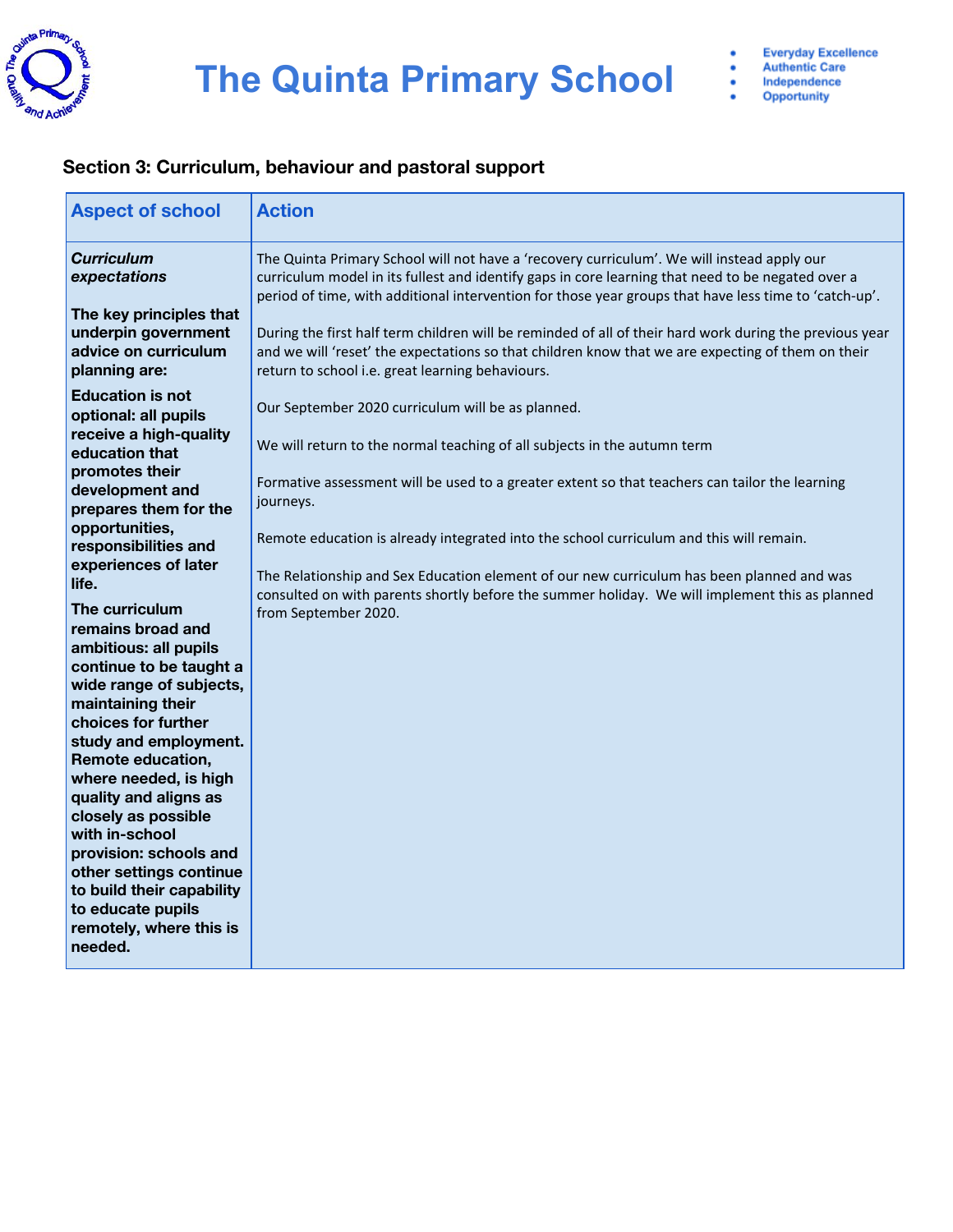

Opportunity

| <b>Specific points for</b><br>early years foundation<br>stage (EYFS) to key<br>stage 3 | For children in nursery settings, teachers should focus on the prime areas of learning, including:<br>communication and language, personal, social and emotional development (PSED) and physical<br>development. For pupils in eception, teachers should also assess and address gaps in language, early<br>reading and mathematics, particularly ensuring children's acquisition of phonic knowledge and<br>extending their vocabulary. Settings should follow updates to the EYFS disapplication guidance. For<br>nursery settings and Reception, consider how all groups of children can be given equal opportunities<br>for outdoor learning.<br>For pupils in key stages 1 and 2, school leaders are expected to prioritise identifying gaps and<br>re-establish good progress in the essentials (phonics and reading, increasing vocabulary, writing and<br>mathematics), identifying opportunities across the curriculum so they read widely, and developing<br>their knowledge and vocabulary. The curriculum should remain broad, so that the majority of pupils<br>are taught a full range of subjects over the year, including sciences, humanities, the arts, physical<br>education/sport, religious education and relationships and health education. |
|----------------------------------------------------------------------------------------|--------------------------------------------------------------------------------------------------------------------------------------------------------------------------------------------------------------------------------------------------------------------------------------------------------------------------------------------------------------------------------------------------------------------------------------------------------------------------------------------------------------------------------------------------------------------------------------------------------------------------------------------------------------------------------------------------------------------------------------------------------------------------------------------------------------------------------------------------------------------------------------------------------------------------------------------------------------------------------------------------------------------------------------------------------------------------------------------------------------------------------------------------------------------------------------------------------------------------------------------------------------------|
| <b>Music</b>                                                                           | Given that there could be an additional risk of infection in environments where children and adults<br>are singing, chanting, playing wind and brass instruments or shouting, singing should not happen in<br>groups of more than 15 and when it does take place, children need to be side-by-side and not facing<br>one another. This has implications for our music curriculum and adjustments will need to be made.                                                                                                                                                                                                                                                                                                                                                                                                                                                                                                                                                                                                                                                                                                                                                                                                                                             |
| <b>Physical activity in</b><br>schools                                                 | PE lessons are still to take place. Where possible, they are to take place outside as transmission of<br>the disease is reduced in the outdoors.<br>The systems of control will still need to be applied during these sessions. Pupils will be kept in<br>consistent groups and sports equipment will be cleaned thoroughly between each use by different<br>groups. Hand hygiene and respiratory hygiene is paramount due to the nature of exercising and the<br>way people breathe as a result. Hands must be washed thoroughly after completing a PE session.                                                                                                                                                                                                                                                                                                                                                                                                                                                                                                                                                                                                                                                                                                   |
| <b>Pastoral support</b>                                                                | PHSCE sessions will provide children with the opportunity to rebuild friendships and engage socially<br>with their peers. Any whole class issues or emotional concerns will be dealt with in these sessions or<br>using the additional time we have in the school day.<br>For any pupils who appear to need additional emotional support our pupil wellbeing mentor (Mrs<br>Gibson) will become involved.                                                                                                                                                                                                                                                                                                                                                                                                                                                                                                                                                                                                                                                                                                                                                                                                                                                          |
| <b>Behaviour</b><br>expectations                                                       | The current approved behaviour policy coronavirus amendment will still apply.                                                                                                                                                                                                                                                                                                                                                                                                                                                                                                                                                                                                                                                                                                                                                                                                                                                                                                                                                                                                                                                                                                                                                                                      |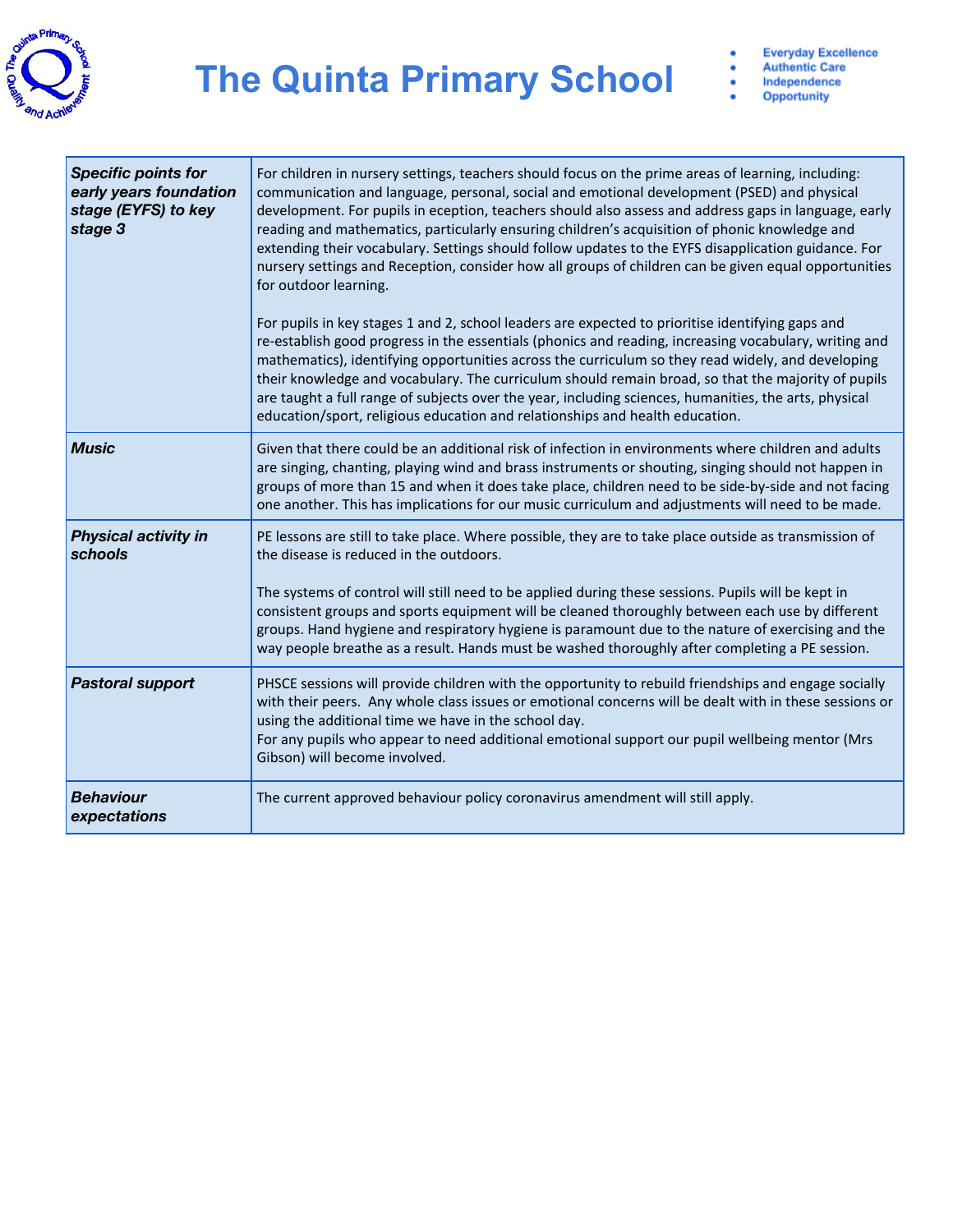

#### **Section 4: Assessment and accountability**

| <b>Aspect of school</b>   | Action <sup>1</sup>                                                                                                                                                                                                                                                                                                                                                                                                                                                                 |
|---------------------------|-------------------------------------------------------------------------------------------------------------------------------------------------------------------------------------------------------------------------------------------------------------------------------------------------------------------------------------------------------------------------------------------------------------------------------------------------------------------------------------|
| <b>Primary Assessment</b> | All statutory assessments (other than the Reception Baseline) will take place in the academic year<br>20/21 in accordance with the usual timetables. The tests are as follows:<br>the phonics screening check<br>key stage 1 tests and teacher assessment<br>the year 4 multiplication tables check<br>key stage 2 tests and teacher assessment<br>statutory trialling<br>The Quinta Primary will prepare for these tests in the same manner as has been done in previous<br>years. |